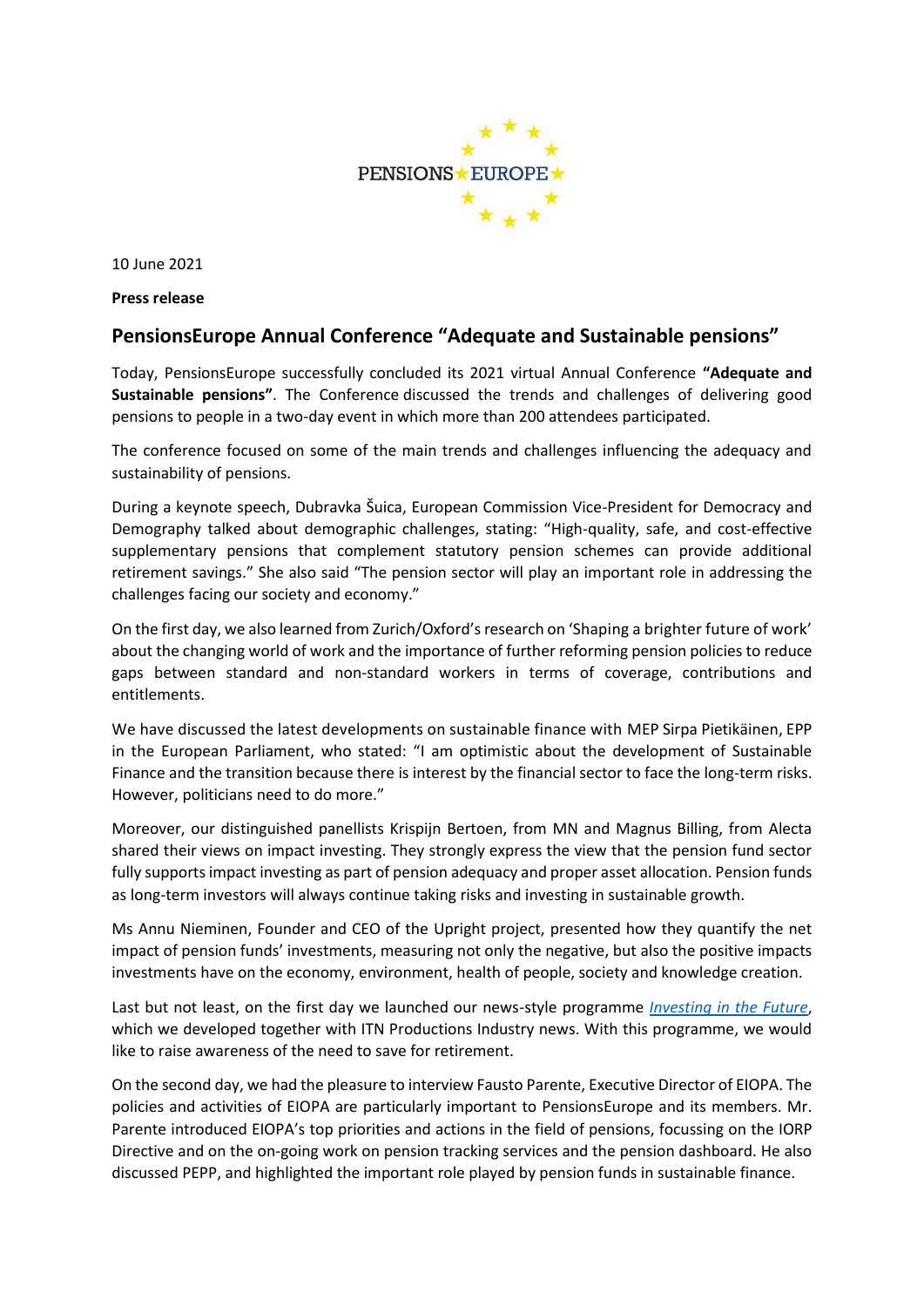After the discussion with Fausto Parente, Pierre Sarrau**,** Co-Head and CIO of Multi-Asset Strategies and Solutions at BlackRock, explored some of the key themes that emerged during COVID-19 and how they impact the investment landscape for pensions.

We then discussed adequate and sustainable pensions in a low interest rate environment. Jaap van Dam, from PGGM opened this topic and said: "Pension funds should prepare themselves for higher inflation and bond yields over the coming decade. Understanding how inflation will impact their portfolios and outcomes will be of the utmost importance to pension funds". There was a lively panel discussion where Jaap was joined by Dirk Jargstorff, from Bosch Pensionsfonds AG and François Barker from Eversheds Sutherland.

Richard Bruyère and Christina Böck, Partners at Indefi, provided their insights into DC pensions, analysing the growth drivers and the trends influencing DC schemes and their investments.

During the last panel discussion, we had a debate about how technology is disrupting the way in which pension funds engage and communicate with their members and beneficiaries, and what good communication consists of. Panellists Justin Wray from EIOPA, Ann Verlinden from PensioPlus and Tomas Wijffels from the Federation of the Dutch Pension Funds discussed the issues such as the pension tracking systems and what people would need to know about their pensions and how to deliver this in an understandable way. They highlighted that digitalisation could help individuals to make choices and to provide them with an overall overview of their retirement income through tracking services. They also stressed that too much information kills good communication and underlined the importance of layering and graphical representation of information.

Janwillem Bouma closed the conference by saying that "It remains clear that because of the inevitable demographic change, sustainable finance developments, the persisting low interest rates environment, and digitalization, we need reforms. We need reforms at EU level, at member state level, at company level and at the level of individuals. This is not easy, but it is necessary. People need good pensions, and we need to make this possible".